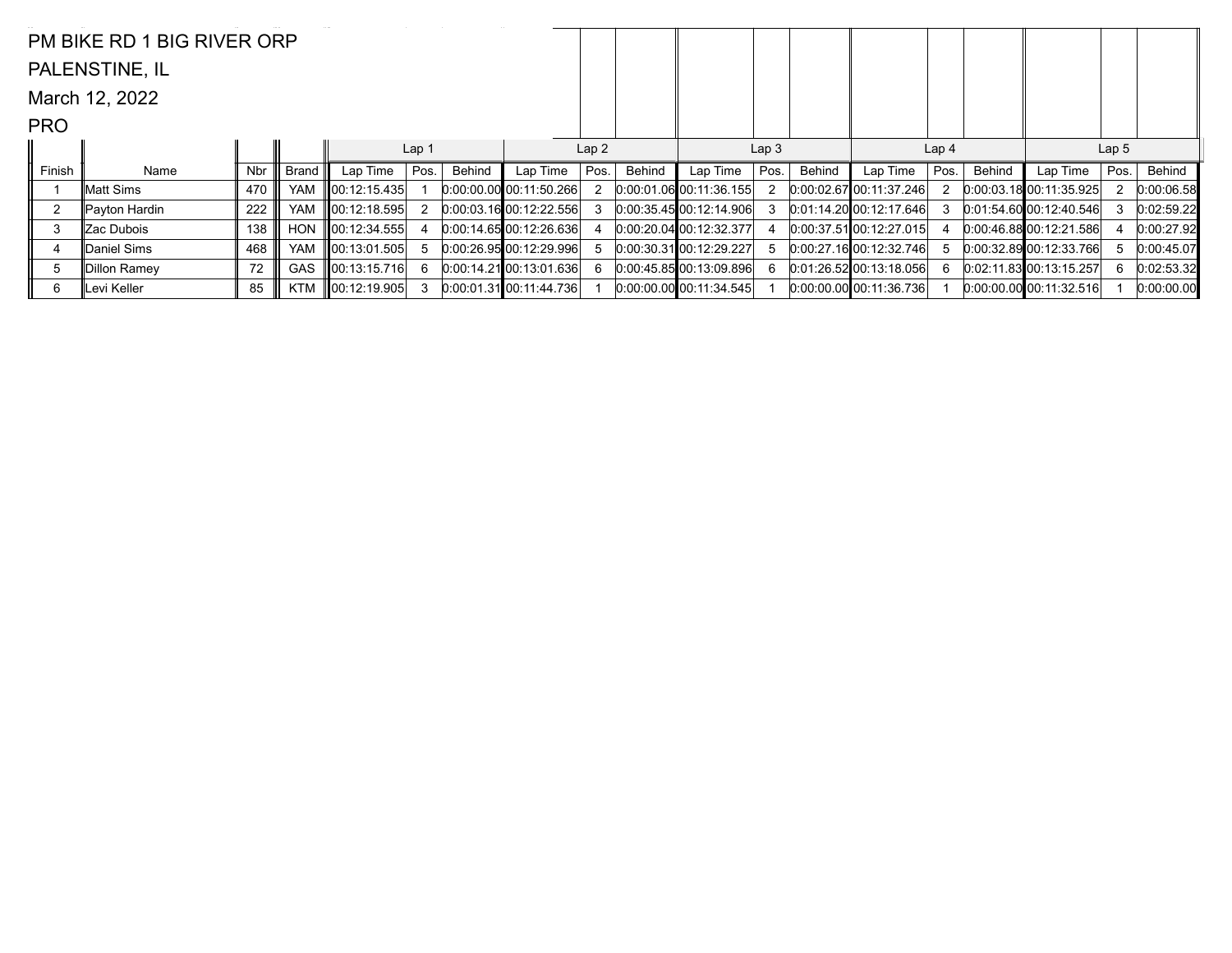| Lap6         |      |        |                             | Lap <sub>7</sub> |            |                             | Lap <sub>8</sub> |        |                             | Lap <sub>9</sub> |            |                             | Lap <sub>10</sub> |               |
|--------------|------|--------|-----------------------------|------------------|------------|-----------------------------|------------------|--------|-----------------------------|------------------|------------|-----------------------------|-------------------|---------------|
| Lap Time     | Pos. | Behind | Lap Time                    | Pos.             | Behind     | Lap Time                    | Pos.             | Behind | Lap Time                    | Pos.             | Behind     | Lap Time                    | Pos.              | <b>Behind</b> |
| 00:11:29.966 | 2    |        | 0.00.08.1300.11.30.376      |                  |            | $0.00:13.06$ 00:11:53.105   |                  |        | 0:00:00.00 00:12:02.626     |                  |            | $[0.00:00.00]$ 00:12:01.756 |                   | 0:00:00.00    |
| 00:12:10.436 | 3    |        | 0.03.39.6900.12.36.196      | 3                |            | 0.04:45.51100:12.01.526     |                  |        | 0.04.53.93 00.12.04.046     | 2                |            | $[0.04:55.35]$ 00:12:02.825 | 2                 | 0:04:56.42    |
| 00:12:20.846 | 4    |        | 0.00:38.3300:12:15.206      | 4                |            | $[0.00:17.34]$ $[0.01.756]$ | 3                |        | 0.00:17.57 00:12:06.806     | 3                |            | 0.00:20.33 00:12:28.766     | 3                 | 0:00:46.27    |
| 00:12:34.056 | 5    |        | $0:00:58.28$ 00:12:14.386   | 5                |            | 0.00.57.4600:12.14.326      | 4                |        | [0.01:10.03]00:12.43.276]   | -4               |            | 0.01:46.50 00:12:38.246     | 4                 | 0:01:55.98    |
| 00:14:05.967 | 6    |        | 0.04:25.23 00:15:22.927     | 6                |            | $0.07:33.77$ 00:13:42.897   | 5                |        | $[0.09.02.34]$ 00:13:41.466 | 5                | 0.10:00.53 |                             |                   |               |
| 00:11:28.425 |      |        | $[0:00:00:00]$ 00:11:25.445 |                  | 0.00:00.00 |                             |                  |        |                             |                  |            |                             |                   |               |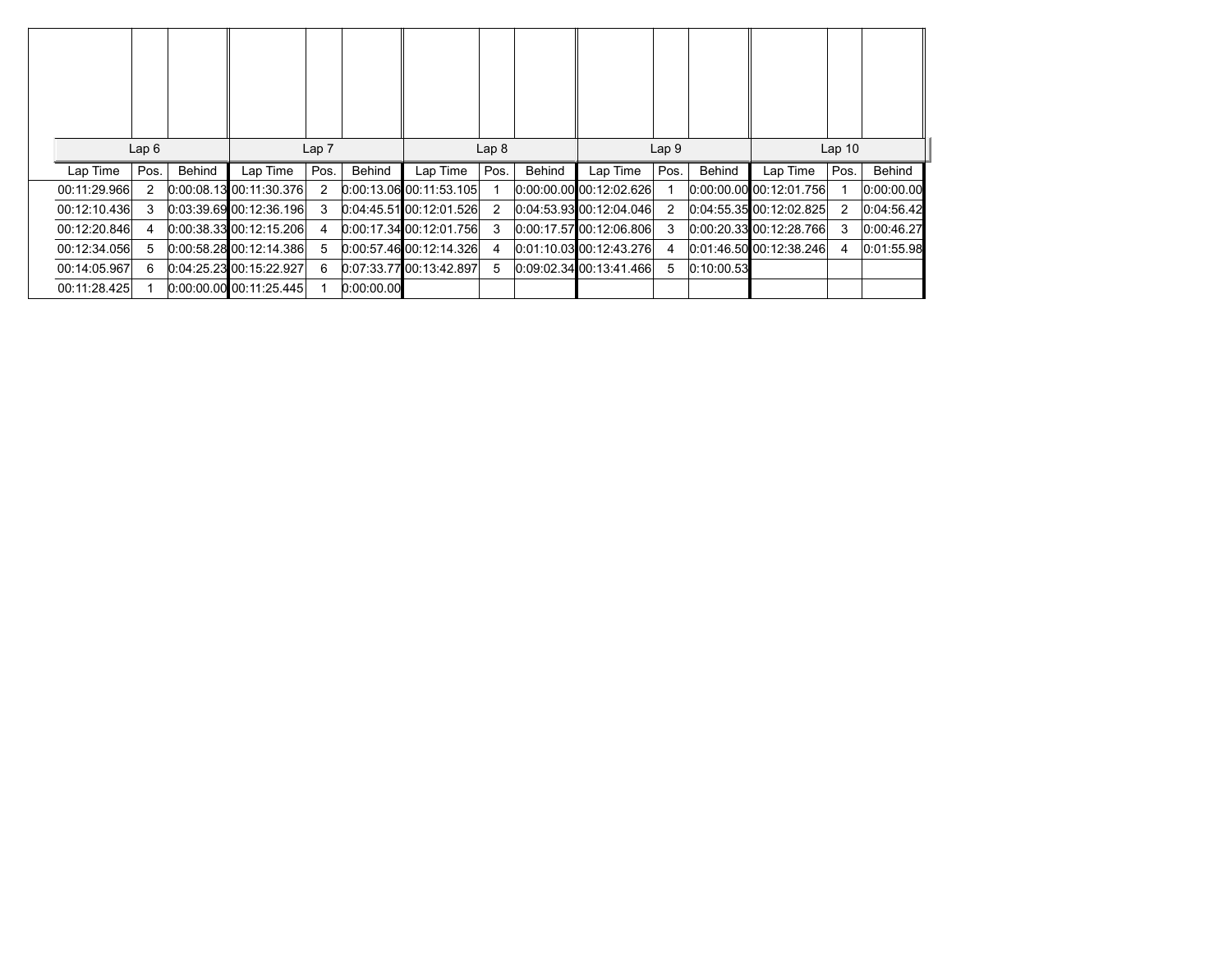|                | PM BIKE RD 1 BIG RIVER ORP |     |            |                    |                  |        |                             |                  |        |                             |                  |        |                                |                  |            |                             |                  |            |
|----------------|----------------------------|-----|------------|--------------------|------------------|--------|-----------------------------|------------------|--------|-----------------------------|------------------|--------|--------------------------------|------------------|------------|-----------------------------|------------------|------------|
|                | PALENSTINE, IL             |     |            |                    |                  |        |                             |                  |        |                             |                  |        |                                |                  |            |                             |                  |            |
|                | March 12, 2022             |     |            |                    |                  |        |                             |                  |        |                             |                  |        |                                |                  |            |                             |                  |            |
| <b>OPENA</b>   |                            |     |            |                    |                  |        |                             |                  |        |                             |                  |        |                                |                  |            |                             |                  |            |
|                |                            |     |            |                    | Lap <sub>1</sub> |        |                             | Lap <sub>2</sub> |        |                             | Lap <sub>3</sub> |        |                                | Lap <sub>4</sub> |            |                             | Lap <sub>5</sub> |            |
| Finish         | Name                       | Nbr | Brand      | Lap Time           | Pos.             | Behind | Lap Time                    | Pos.             | Behind | Lap Time                    | Pos.             | Behind | Lap Time                       | Pos.             | Behind     | Lap Time                    | Pos.             | Behind     |
|                | ∥Mario Tonchev             | 177 | <b>KTM</b> | 00:13:02.556       |                  |        | $0:00:00.00$ 00:12:50.846   |                  |        | $0:00:00.00$ 00:13:06.926   |                  |        | $[0.00.00.00]$ $[0.13.26.036]$ |                  |            | $[0.00:00.00]$ 00:13:08.907 |                  | 0:00:00.00 |
| $\overline{2}$ | Rick Burton                | 484 | <b>KTM</b> | 00:13:31.786       | 2                |        | 0.00.29.23 00.13.12.706     |                  |        | 0:00:51.09 00:13:21.977     |                  |        | $0:01:06.14$ 00:13:30.166      | 2                |            | 0.01:10.27 00:13:29.767     |                  | 0:01:31.13 |
| 3              | Uames Melton               | 586 | <b>KTM</b> | $\ 00:13:36.216\ $ |                  |        | $[0.00:04.43]$ 00:13:40.337 |                  |        | $0:00:32.06$ 00:13:48.826   |                  |        | 0.00.58.9100.14.10.457         | 3                |            | $0:01:39.20$ 00:13:57.657   |                  | 0:02:07.09 |
| 4              | Dayton Webb                | 651 | <b>YAM</b> | 00:14:05.846       | 6                |        | $0:00:04.25$ 00:14:34.467   |                  |        | $0:00:31.01$ $00:14.47.367$ |                  |        | $0:00:33.22$ 00:14:54.567      | 6                |            | $[0:00:38.08]$ 00:14:37.198 | 5                | 0:01:00.26 |
| 5              | Daniel Starnes             | 48  | KTM        | 00:14:01.596       |                  |        | $[0.00:01.49]$ 00:14:44.347 |                  |        | $0:00:05.63$ 00:14:48.537   |                  |        | 0.00.06.80 00.14.09.687        |                  |            | 0.00.29.22 00:14:15.017     |                  | 0:02:45.69 |
| 6              | Kylan Pitman               | 248 | <b>OTH</b> | $\ 00:14:00.106\ $ |                  |        | 0:00:23.8900:14:09.197      |                  |        | 0:00:52.75 00:14:45.157     |                  |        | 0.01:49.0800:14:20.487         |                  | 0:01:59.11 |                             |                  |            |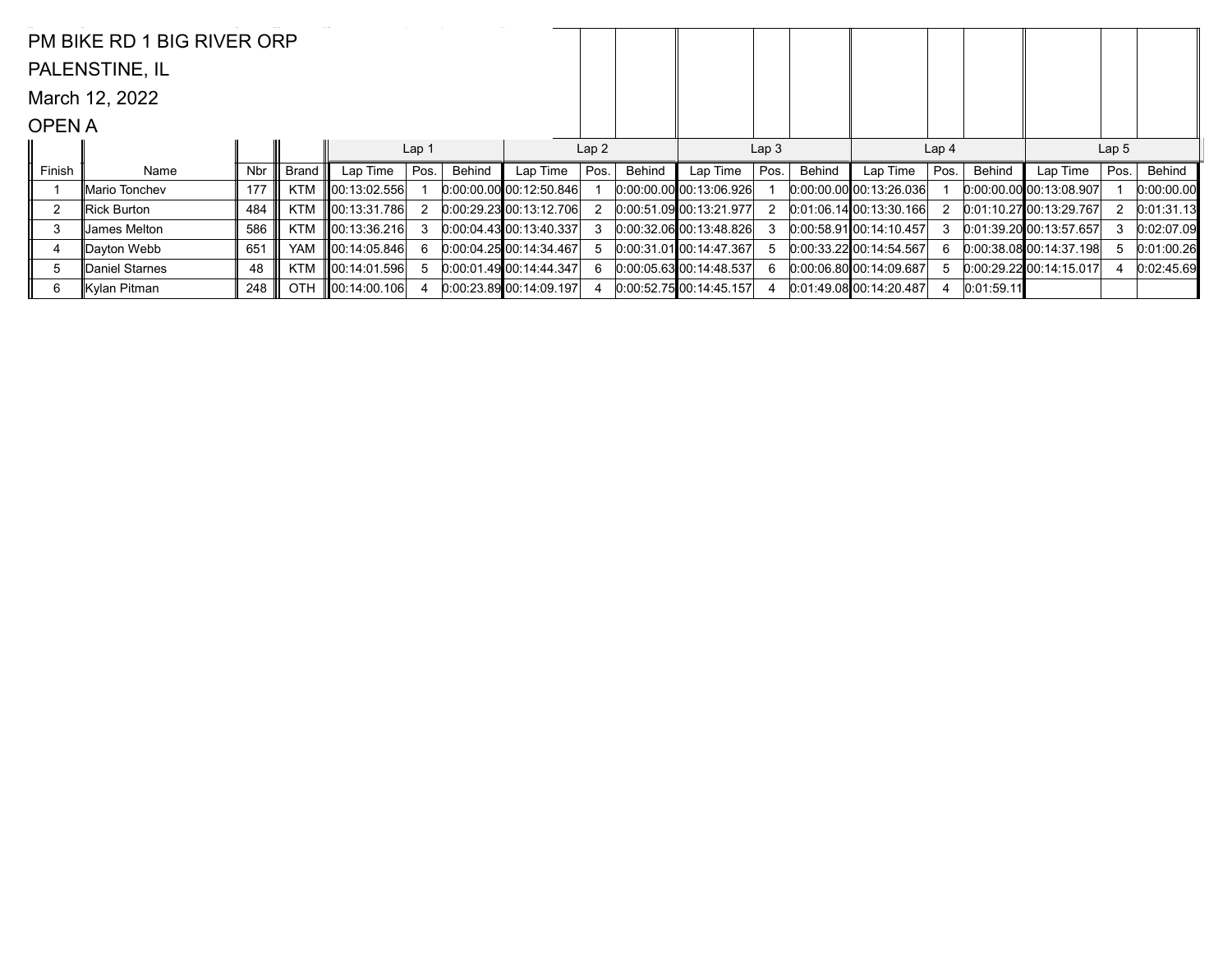|                          | Lap6 | Behind |                                       | Lap <sub>7</sub><br>Pos. | Behind     |                                       | Lap <sub>8</sub><br>Pos. | Behind |                                     | Lap <sub>9</sub> | Behind     |          | Lap <sub>10</sub> | Behind |
|--------------------------|------|--------|---------------------------------------|--------------------------|------------|---------------------------------------|--------------------------|--------|-------------------------------------|------------------|------------|----------|-------------------|--------|
| Lap Time<br>00:13:22.696 | Pos. |        | Lap Time<br>$0:00:00.00$ 00:13:37.667 |                          |            | Lap Time<br>$0:00:00.00$ 00:13:39.467 |                          |        | Lap Time<br>0.00.00.00 00.13.36.336 | Pos.             | 0:00:00.00 | Lap Time | Pos.              |        |
| 00:13:30.046             | 2    |        | 0.01.38.48100.13.24.197               | $\overline{2}$           |            | $0.01:25.01$ 00:13:23.546             | $\overline{2}$           |        | 0:01:09.09 00:13:35.107             | $\overline{2}$   | 0:01:07.86 |          |                   |        |
| 00:13:47.796             | 3    |        | 0.02.24.84100.14.08.647               | 3                        |            | 0.03.09.29 00.13.52.487               | 3                        |        | 0:03:38.23 00:14:14.027             | 3                | 0:04:17.15 |          |                   |        |
| 00:14:01.906             | 5    |        | $0:00:37.07$ 00:13:55.137             | 4                        |            | 0:03:46.55 00:14:47.367               | 4                        |        | 0.04.41.43 00.14.35.177             | 4                | 0.05:02.58 |          |                   |        |
| 00:14:25.097             | 4    |        | 0.03.22.99 00.19.13.639               | 5                        | 0:04:41.43 |                                       |                          |        |                                     |                  |            |          |                   |        |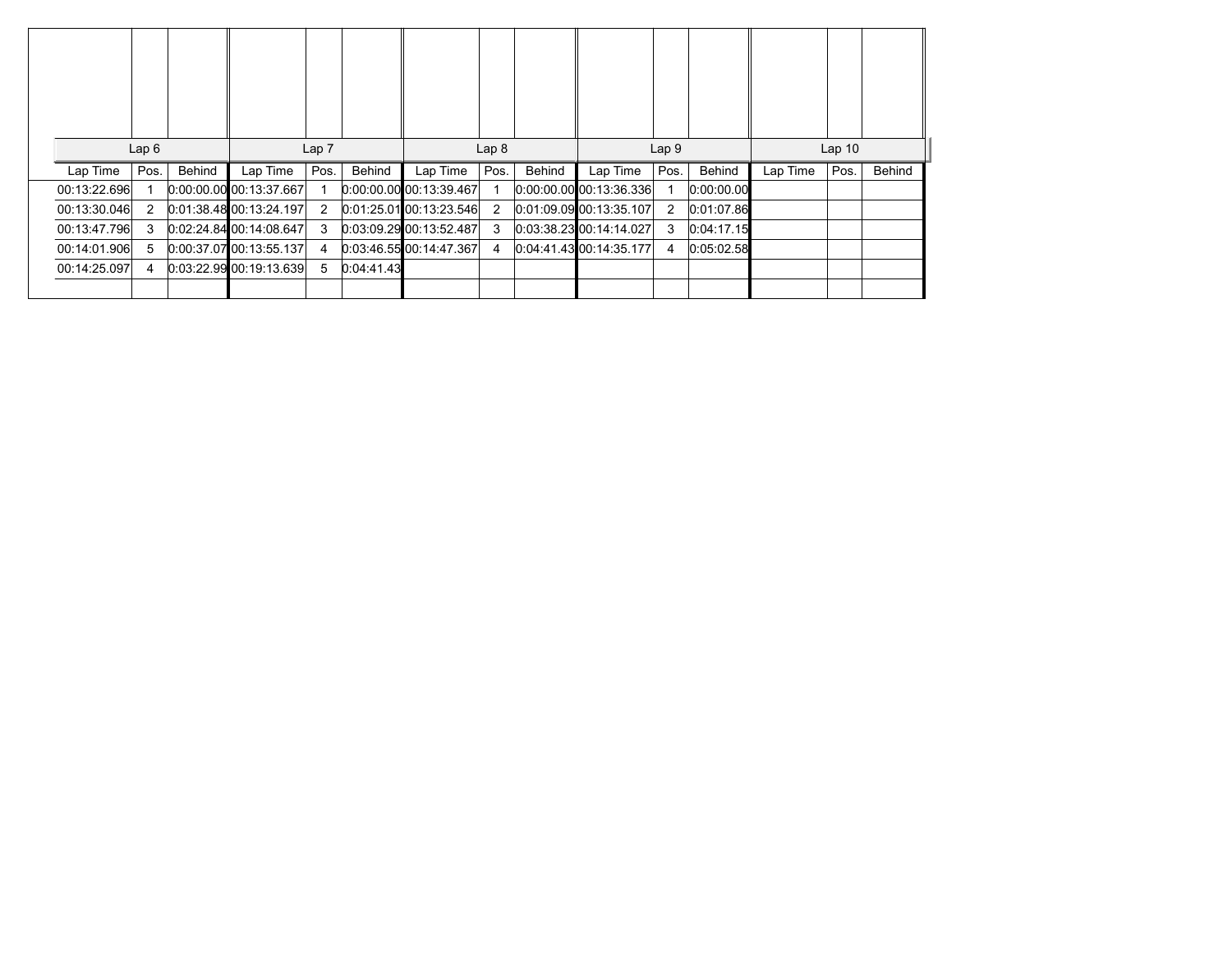|        | PM BIKE RD 1 BIG RIVER ORP |     |            |                    |      |        |                           |      |               |                            |      |            |                           |      |               |                             |      |            |
|--------|----------------------------|-----|------------|--------------------|------|--------|---------------------------|------|---------------|----------------------------|------|------------|---------------------------|------|---------------|-----------------------------|------|------------|
|        | PALENSTINE, IL             |     |            |                    |      |        |                           |      |               |                            |      |            |                           |      |               |                             |      |            |
|        | March 12, 2022             |     |            |                    |      |        |                           |      |               |                            |      |            |                           |      |               |                             |      |            |
| 250 A  |                            |     |            |                    |      |        |                           |      |               |                            |      |            |                           |      |               |                             |      |            |
|        |                            |     |            | Lap <sub>2</sub>   |      |        | Lap <sub>3</sub>          |      |               | Lap <sub>4</sub>           |      |            | Lap <sub>5</sub>          |      |               |                             |      |            |
| Finish | Name                       | Nbr | Brand      | Lap Time           | Pos. | Behind | Lap Time                  | Pos. | <b>Behind</b> | Lap Time                   | Pos. | Behind     | Lap Time                  | Pos. | <b>Behind</b> | Lap Time                    | Pos. | Behind     |
|        | ∥Austin Malott             | 205 | YAM        | $\ 00:14:03.826\ $ |      |        | 0:00.01.1600:13:43.407    |      |               | $0:00:33.54$ 00:14:01.607  |      |            | $0:01:02.30$ 00:14:03.286 |      |               | $[0.00:00.00]$ 00:14:09.377 |      | 0:00:00.00 |
|        | Dylan Moore                | 622 | <b>HON</b> | 00:14:29.086       |      |        | 0:00:25.26 00:14:21.657   |      |               | 0:00:32.39 00:14:04.497    |      |            | 0.00.03.60 00.14.17.767   |      |               | 0.01.20.88000.14.07.207     |      | 0:01:18.71 |
| 3      | Bryan Schealin             | 247 | <b>YAM</b> | 00:14:02.666       |      |        | 0:00:17.0400:14:15.687    |      |               | $0:00:31.12$ 00:14:33.278  |      |            | 0.01:02.7900:14:57.247    |      |               | $[0:00:35.87]$ 00:14:57.217 | 3    | 0:01:25.88 |
|        | Levi Ward                  | 111 | <b>OTH</b> | $\ 00:13:45.626\ $ |      |        | $0:00:00.00$ 00:13:28.067 |      |               | [0.00.00.00, 00.13.32.846] |      | 0:00:00.00 |                           |      |               |                             |      |            |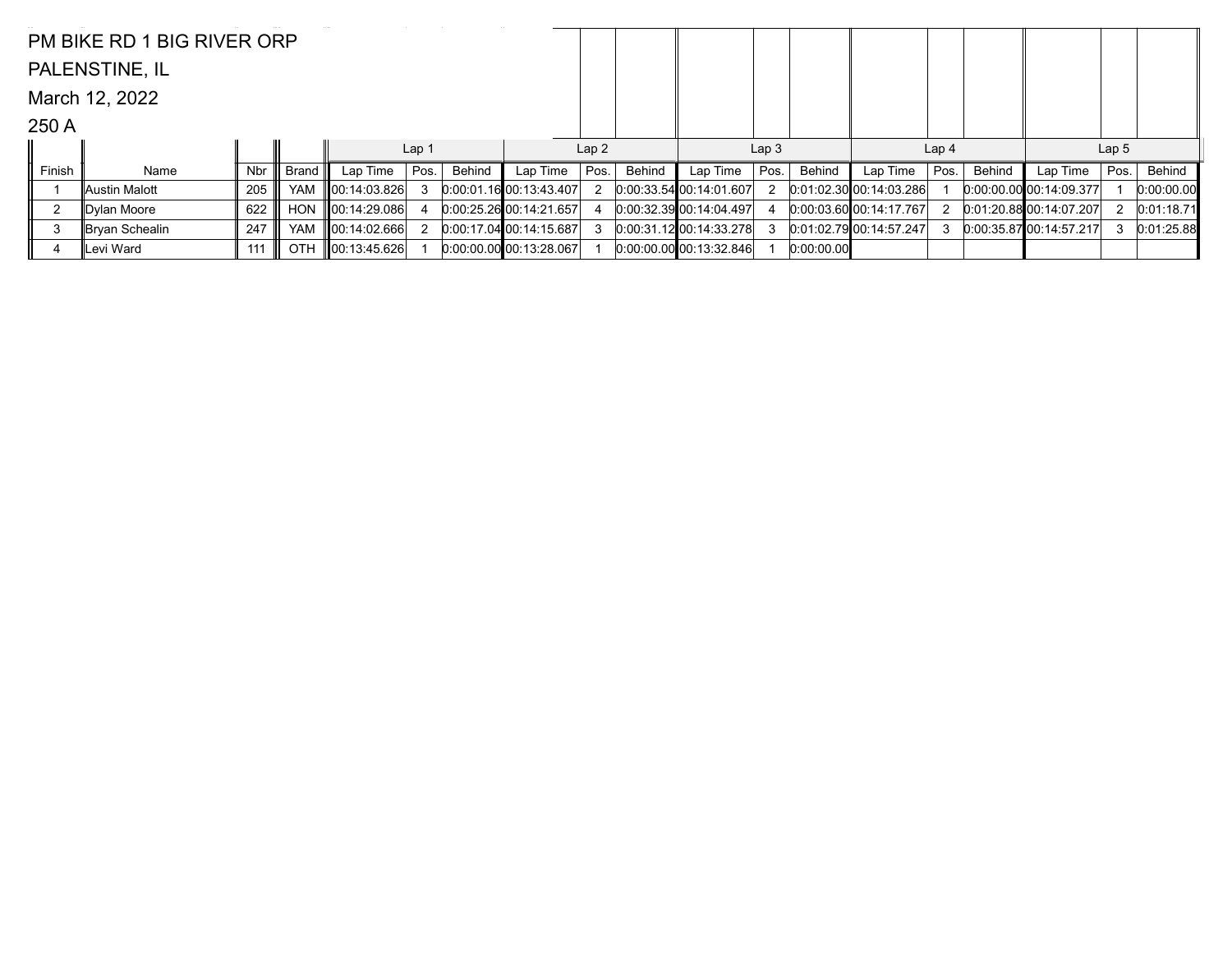|              | Lap6 |        |                           | Lap <sub>7</sub> |        |                           | Lap <sub>8</sub> |            |                             | Lap <sub>9</sub> |            |          | Lap <sub>10</sub> |        |
|--------------|------|--------|---------------------------|------------------|--------|---------------------------|------------------|------------|-----------------------------|------------------|------------|----------|-------------------|--------|
| Lap Time     | Pos. | Behind | Lap Time                  | Pos.             | Behind | Lap Time                  | Pos.             | Behind     | Lap Time                    | Pos.             | Behind     | Lap Time | Pos.              | Behind |
| 00:14:17.357 |      |        | $0:00:00.00$ 00:14:11.877 |                  |        | $0:00:00.00$ 00:13:54.287 |                  |            | $[0:00:00:00]$ 00:14:05.317 | 1                | 0:00:00.00 |          |                   |        |
| 00:14:44.987 | 2    |        | 0.01.46.34 00.15.26.577   | 2                |        | $0.03.01.04$ 00:15:24.678 | 2                | 0:04:31.43 |                             |                  |            |          |                   |        |
|              |      |        |                           |                  |        |                           |                  |            |                             |                  |            |          |                   |        |
| 00:14:51.297 | 3    |        | 0.01.32.1900.15.24.807    | 3                |        | 0.01:30.42100:14:43.298   | 3                | 0:00:49.04 |                             |                  |            |          |                   |        |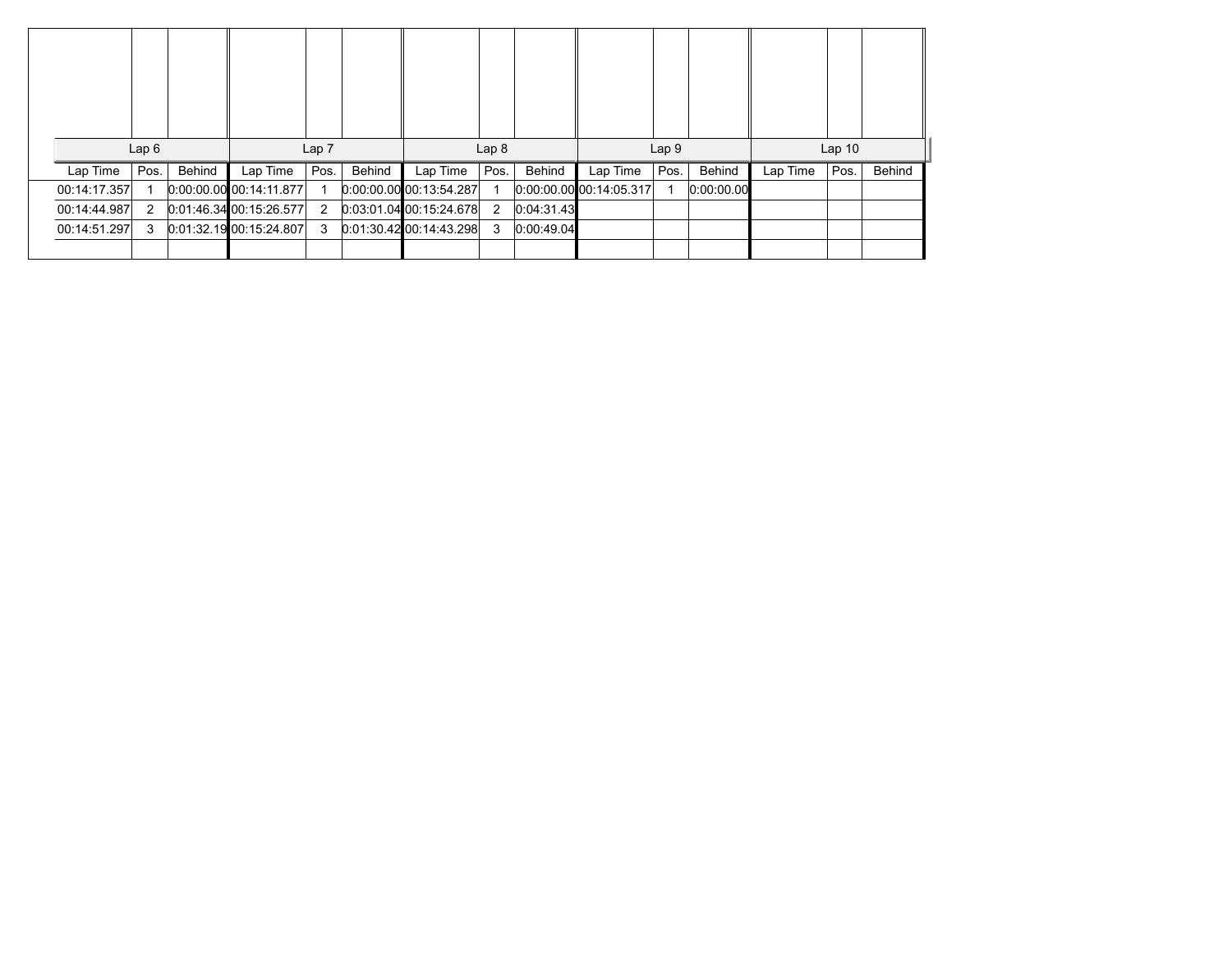|             | PM BIKE RD 1 BIG RIVER ORP |     |            |                    |                  |        |                         |      |        |                           |                  |        |                           |                  |               |                             |                  |            |
|-------------|----------------------------|-----|------------|--------------------|------------------|--------|-------------------------|------|--------|---------------------------|------------------|--------|---------------------------|------------------|---------------|-----------------------------|------------------|------------|
|             | PALENSTINE, IL             |     |            |                    |                  |        |                         |      |        |                           |                  |        |                           |                  |               |                             |                  |            |
|             | March 12, 2022             |     |            |                    |                  |        |                         |      |        |                           |                  |        |                           |                  |               |                             |                  |            |
| <b>VETA</b> |                            |     |            |                    |                  |        |                         |      |        |                           |                  |        |                           |                  |               |                             |                  |            |
|             |                            |     |            |                    | Lap <sub>1</sub> |        |                         | Lap2 |        |                           | Lap <sub>3</sub> |        |                           | Lap <sub>4</sub> |               |                             | Lap <sub>5</sub> |            |
| Finish      | Name                       | Nbr | Brand      | Lap Time           | Pos.             | Behind | Lap Time                | Pos. | Behind | Lap Time                  | Pos.             | Behind | Lap Time                  | Pos.             | <b>Behind</b> | Lap Time                    | Pos.             | Behind     |
|             | Blake Beckmann             | 252 | <b>SUZ</b> | 00:14:14.957       |                  |        | 0.00.00.00000:14.21.357 |      |        | $0:00:00.00$ 00:14:02.476 |                  |        | $0.00.00.00$ 00:13:34.197 |                  |               | $[0.00:00.00]$ 00:13:53.347 |                  | 0:00:00.00 |
|             | ∥Brandon Cook              | 306 | <b>YAM</b> | $\ 00:15:52.598\ $ |                  |        | 0.01:37.64 00:16:11.807 |      |        | 0.03:28.09 00.16:27.998   |                  |        | 0.05:53.61[00:16:30.458]  |                  |               | 0.08.49.8700.16.04.058      |                  | 0:11:00.58 |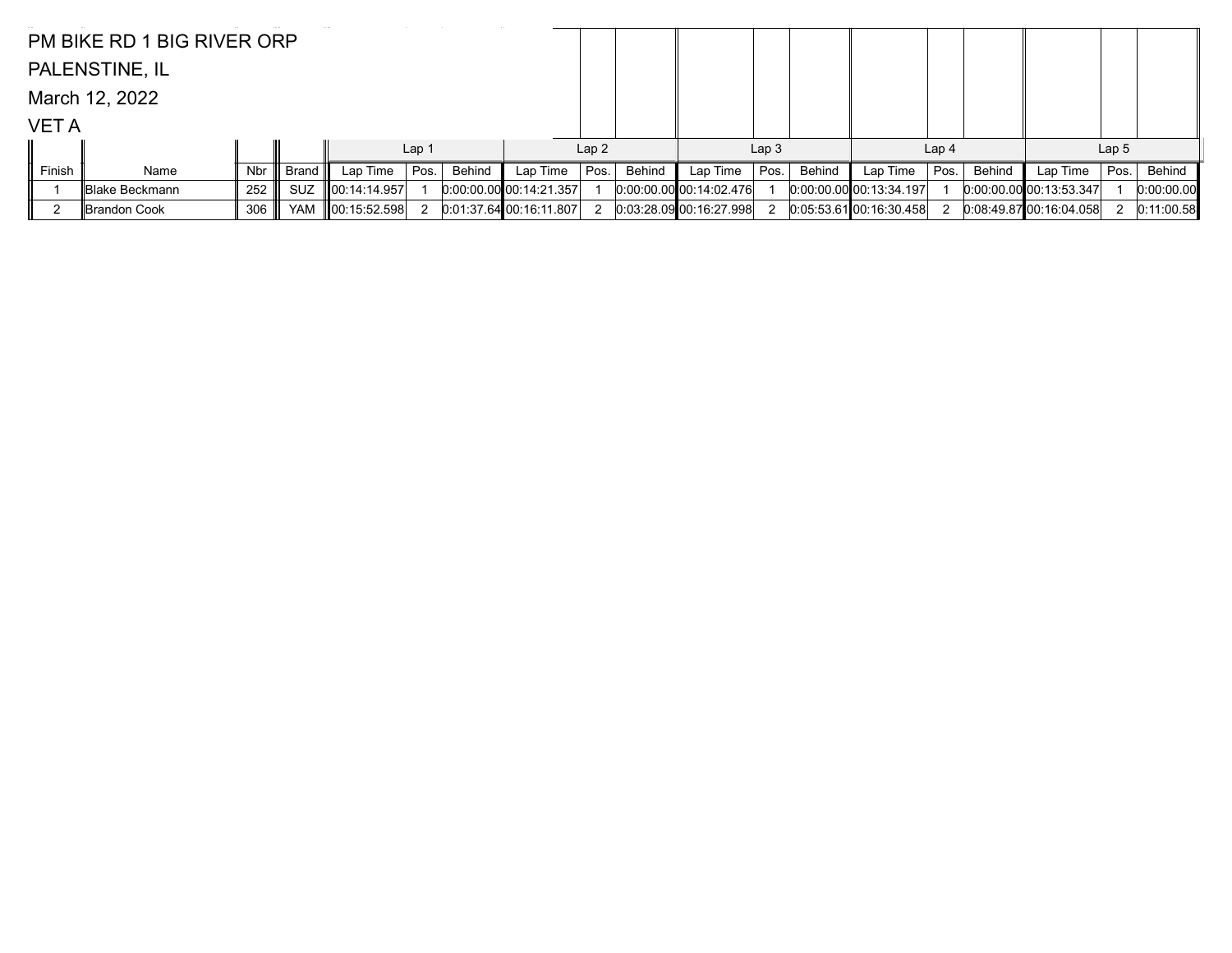|              | Lap6         |        |                           | Lap <sub>7</sub>     |        |                           | Lap <sub>8</sub> |            |                         | Lap <sub>9</sub> |            |          | Lap <sub>10</sub> |        |
|--------------|--------------|--------|---------------------------|----------------------|--------|---------------------------|------------------|------------|-------------------------|------------------|------------|----------|-------------------|--------|
| Lap Time     | Pos.         | Behind | Lap Time                  | Pos.                 | Behind | Lap Time                  | Pos.             | Behind     | Lap Time                | Pos.             | Behind     | Lap Time | Pos.              | Behind |
| 00:14:04.936 |              |        | $0:00:00$ 00 00:14:50.767 |                      |        | $0:00:00.00$ 00:15:18.978 |                  |            | 0.00.00.00000:15.00.177 |                  | 0:00:00.00 |          |                   |        |
| 00:15:44.828 | $\mathbf{2}$ |        | 0.12.40.4700.16.40.607    | $\mathbf{2}^{\circ}$ |        | $0.14.30.31$ 00:16:14.048 | $\overline{2}$   | 0:15:25.38 |                         |                  |            |          |                   |        |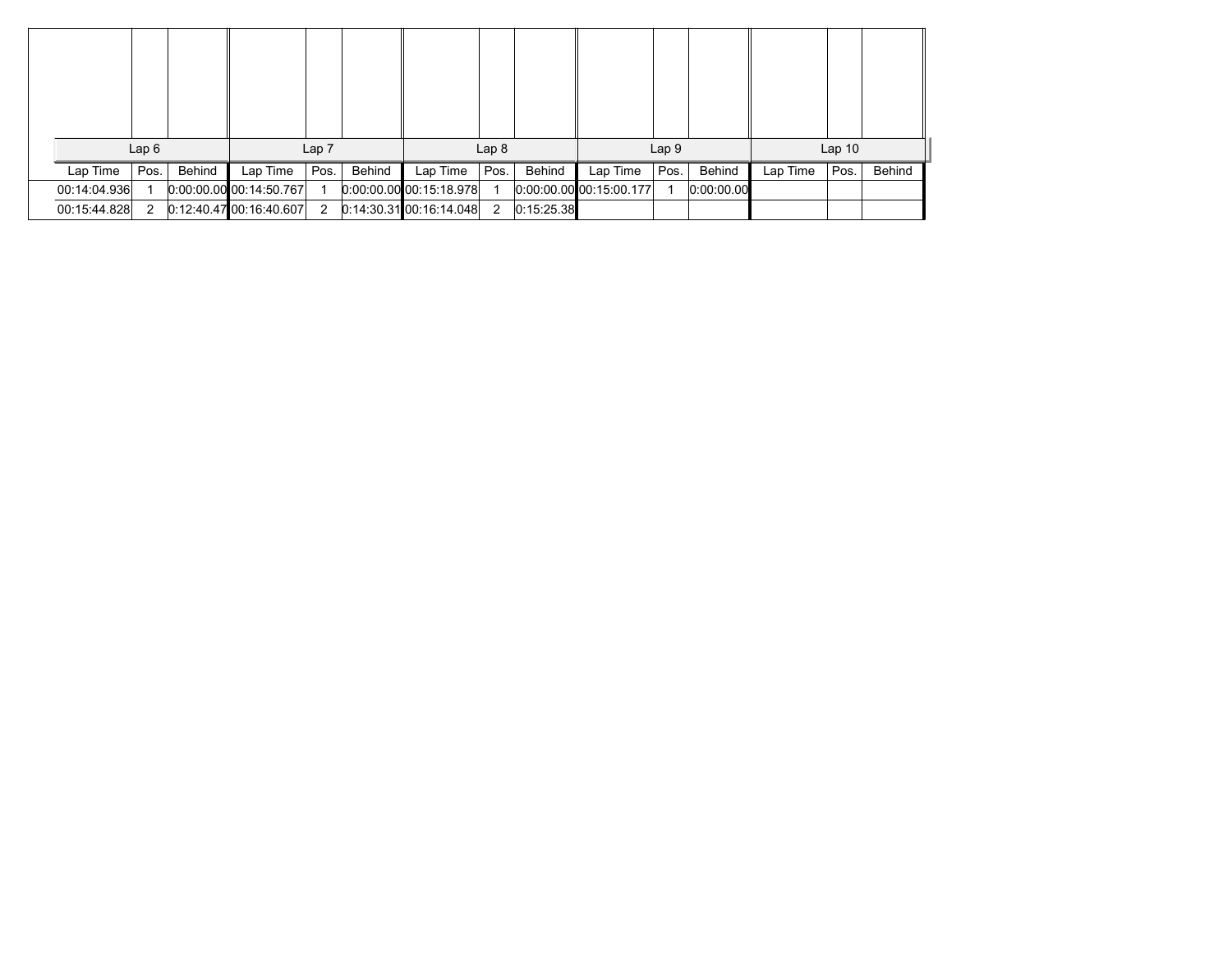|                 | PM BIKE RD 1 BIG RIVER ORP |     |            |                          |       |        |                           |      |        |                           |                  |        |                           |                  |            |                             |                  |            |
|-----------------|----------------------------|-----|------------|--------------------------|-------|--------|---------------------------|------|--------|---------------------------|------------------|--------|---------------------------|------------------|------------|-----------------------------|------------------|------------|
|                 | PALENSTINE, IL             |     |            |                          |       |        |                           |      |        |                           |                  |        |                           |                  |            |                             |                  |            |
|                 | March 12, 2022             |     |            |                          |       |        |                           |      |        |                           |                  |        |                           |                  |            |                             |                  |            |
| <b>SENIOR A</b> |                            |     |            |                          |       |        |                           |      |        |                           |                  |        |                           |                  |            |                             |                  |            |
|                 |                            |     |            |                          | Lap 1 |        |                           | Lap2 |        |                           | Lap <sub>3</sub> |        |                           | Lap <sub>4</sub> |            |                             | Lap <sub>5</sub> |            |
| Finish          | Name                       | Nbr | Brand      | Lap Time $ $ Pos.        |       | Behind | Lap Time                  | Pos. | Behind | Lap Time                  | Pos.             | Behind | Lap Time                  | Pos.             | Behind     | Lap Time                    | Pos.             | Behind     |
|                 | Rob Lynch                  | 506 | KTM        | $\parallel$ 00:14:14.817 |       |        | $0:00:00.00$ 00:14:32.907 |      |        | $0:00.00.00$ 00:14:17.337 |                  |        | $0.00.00.00$ 00:14:41.127 |                  |            | $[0:00:00.00]$ 00:14:44.817 |                  | 0:00:00.00 |
|                 | ∥Jeremy Pitman             | 217 | <b>OTH</b> | $\ 00:14:42.217\ $       |       |        | 0:00:27.40[00:14:58.627]  |      |        | $0.00.53.12$ 00:14:53.457 |                  |        | 0.01.29.24 00.14.41.838   |                  |            | 0.01.29.95 00.14.59.027     |                  | 0:01:44.16 |
| -3              | Thomas Grundsman           | 131 | YAM        | $\ 00:15:22.827\ $       |       |        | $0:00:40.61$ 00:26:28.733 |      |        | $0:12:10.71$ 00:21:17.991 |                  |        | $0:18:35.25$ 00:19:35.879 |                  | 0:23:29.29 |                             |                  |            |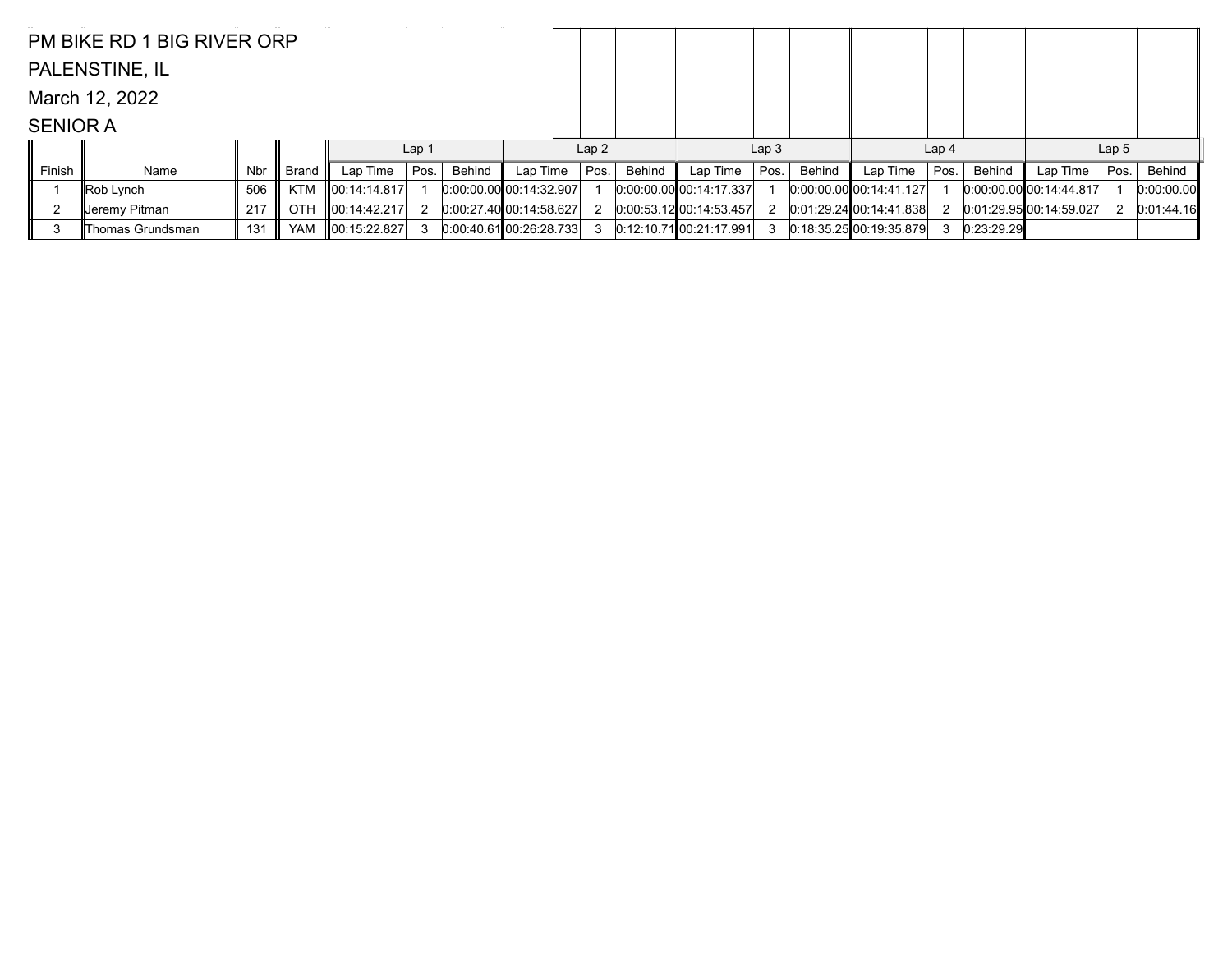|              | Lap6 |        |                           | Lap <sub>7</sub> |        |                           | Lap <sub>8</sub> |            |          | Lap 9 |        |          | Lap <sub>10</sub> |        |
|--------------|------|--------|---------------------------|------------------|--------|---------------------------|------------------|------------|----------|-------|--------|----------|-------------------|--------|
| Lap Time     | Pos. | Behind | Lap Time                  | Pos.             | Behind | Lap Time                  | Pos.             | Behind     | Lap Time | Pos.  | Behind | Lap Time | Pos.              | Behind |
| 00:14:33.397 |      |        | $0.00.00.00$ 00:14:46.997 |                  |        | $0.00.00.00$ 00:14:35.918 |                  | 0:00:00.00 |          |       |        |          |                   |        |
| 00:15:02.597 | 2    |        | $0.02:13.36$ 00:15:35.717 | 2                |        | $0.03.02.08$ 00:15:36.118 | 2                | 0.04:02.28 |          |       |        |          |                   |        |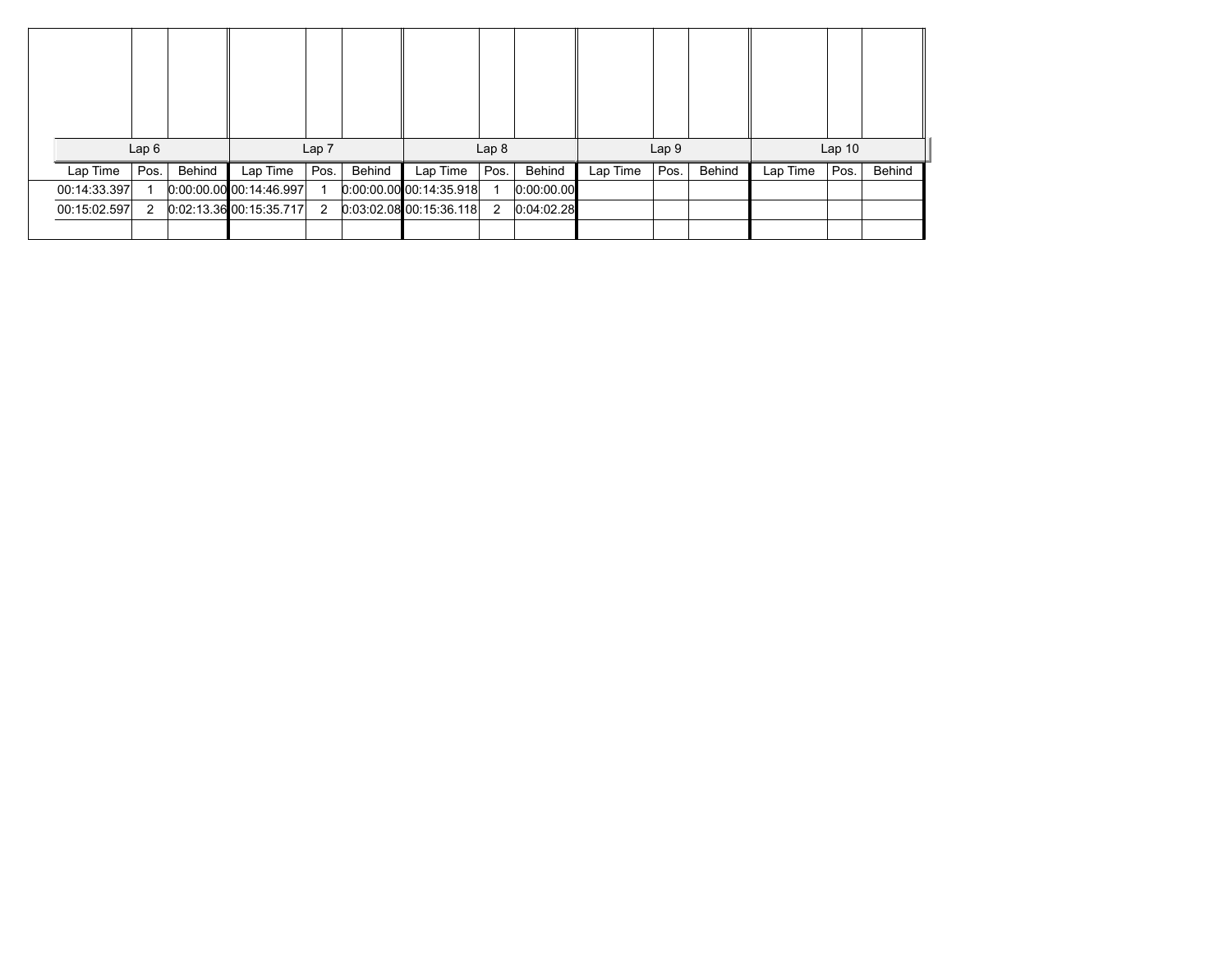|               | PM BIKE RD 1 BIG RIVER ORP |     |            |                    |                  |        |                           |      |            |                         |                  |        |                           |                  |        |                         |                  |            |
|---------------|----------------------------|-----|------------|--------------------|------------------|--------|---------------------------|------|------------|-------------------------|------------------|--------|---------------------------|------------------|--------|-------------------------|------------------|------------|
|               | PALENSTINE, IL             |     |            |                    |                  |        |                           |      |            |                         |                  |        |                           |                  |        |                         |                  |            |
|               | March 12, 2022             |     |            |                    |                  |        |                           |      |            |                         |                  |        |                           |                  |        |                         |                  |            |
| <b>OPEN B</b> |                            |     |            |                    |                  |        |                           |      |            |                         |                  |        |                           |                  |        |                         |                  |            |
|               |                            |     |            |                    | Lap <sub>1</sub> |        |                           | Lap2 |            |                         | Lap <sub>3</sub> |        |                           | Lap <sub>4</sub> |        |                         | Lap <sub>5</sub> |            |
| Finish        | Name                       | Nbr | Brand III  | Lap Time           | Pos.             | Behind | Lap Time                  | Pos. | Behind     | Lap Time                | Pos.             | Behind | Lap Time                  | Pos.             | Behind | Lap Time                | Pos.             | Behind     |
|               | ∥Jeremγ Fraileγ            | 636 |            | YAM 100:13:31.507  |                  |        | $0:00:00.00$ 00:14:50.257 |      |            | 0.00.05.20 00.14.55.467 |                  |        | $0.00.00.00$ 00:15:42.728 |                  |        | 0.00.00.00 00.15.05.857 |                  | 0:00:00.00 |
|               | ∥Ty Tuner                  | 722 | <b>OTH</b> | $\ 00:13:49.677\ $ | 2                |        | 0.00:18.17100:14.26.887   |      | 0:00:00.00 |                         |                  |        |                           |                  |        |                         |                  |            |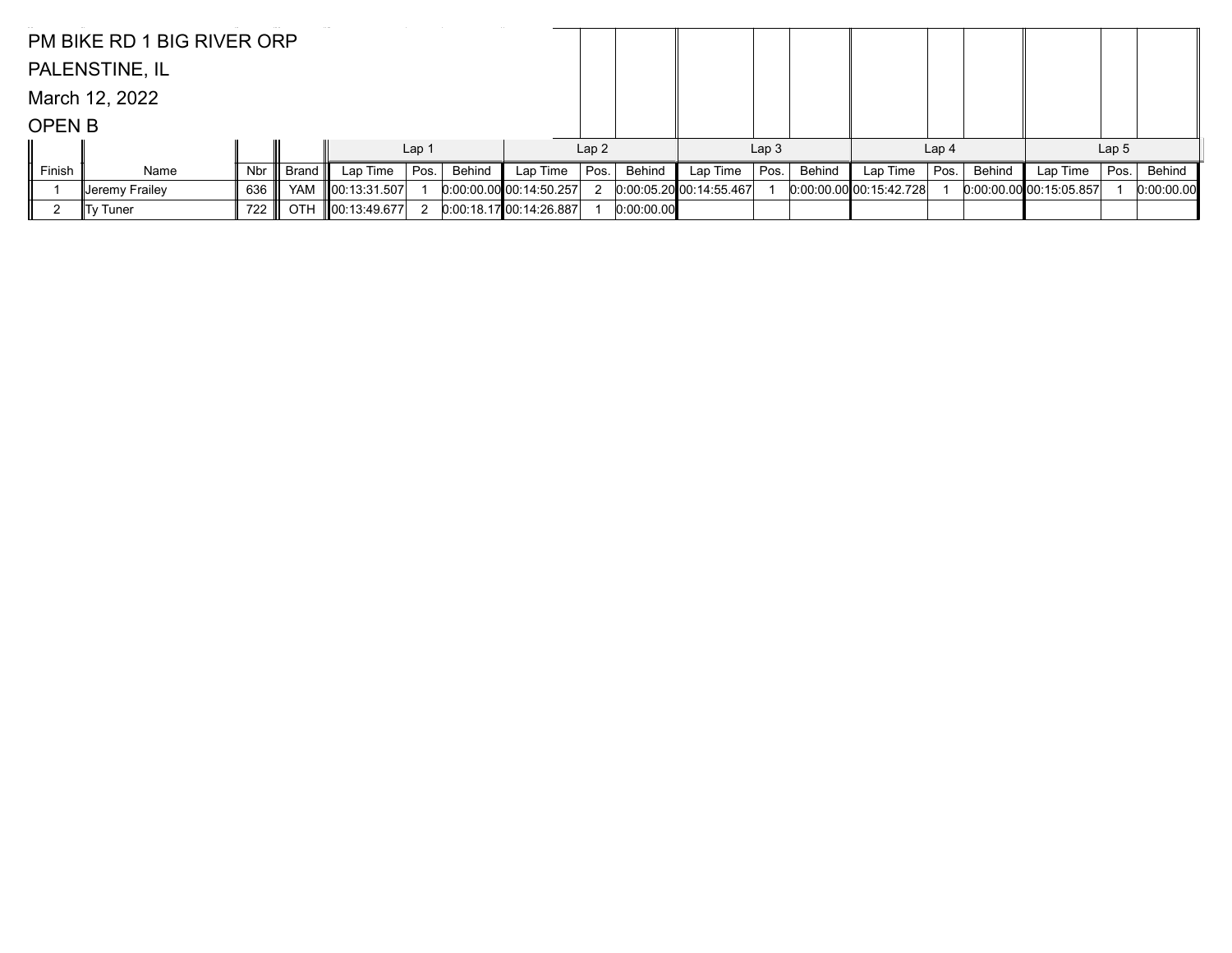|              | Lap6 |        |                           | Lap 7 |        |                           | Lap <sub>8</sub> |            |          | Lap 9 |        |          | Lap <sub>10</sub> |        |
|--------------|------|--------|---------------------------|-------|--------|---------------------------|------------------|------------|----------|-------|--------|----------|-------------------|--------|
| Lap Time     | Pos. | Behind | Lap Time                  | Pos.  | Behind | Lap Time                  | Pos.             | Behind     | Lap Time | Pos.  | Behind | Lap Time | Pos.              | Behind |
| 00:16:27.988 |      |        | $0.00.00.00$ 00:17:19.938 |       |        | $0.00.00.00$ 00:19:26.910 |                  | 0:00:00.00 |          |       |        |          |                   |        |
|              |      |        |                           |       |        |                           |                  |            |          |       |        |          |                   |        |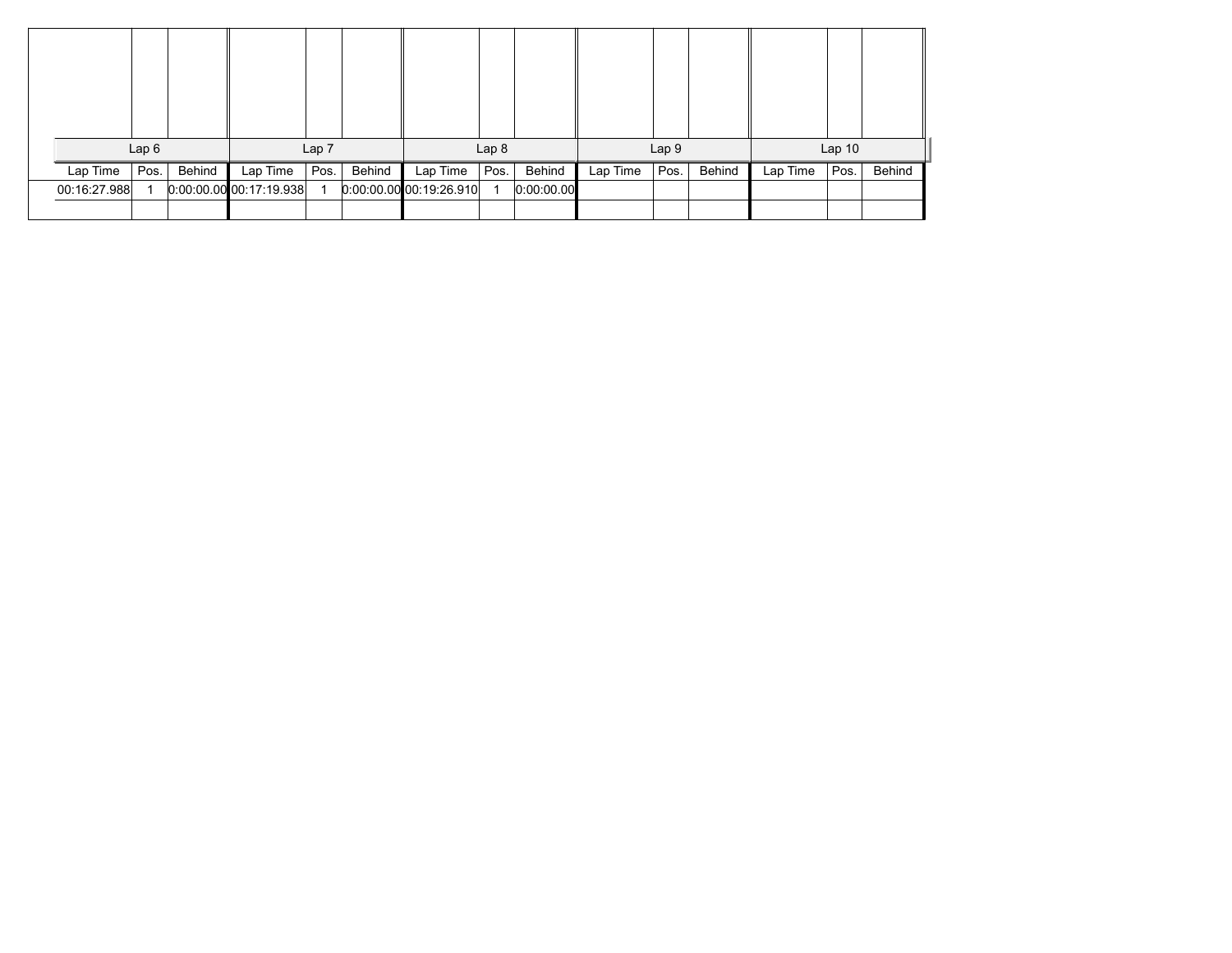|                | PM BIKE RD 1 BIG RIVER ORP |     |            |                    |                  |               |                                 |      |               |                                 |                  |        |                             |                  |        |                             |                  |            |
|----------------|----------------------------|-----|------------|--------------------|------------------|---------------|---------------------------------|------|---------------|---------------------------------|------------------|--------|-----------------------------|------------------|--------|-----------------------------|------------------|------------|
|                | PALENSTINE, IL             |     |            |                    |                  |               |                                 |      |               |                                 |                  |        |                             |                  |        |                             |                  |            |
|                | March 12, 2022             |     |            |                    |                  |               |                                 |      |               |                                 |                  |        |                             |                  |        |                             |                  |            |
| 250 B          |                            |     |            |                    |                  |               |                                 |      |               |                                 |                  |        |                             |                  |        |                             |                  |            |
|                |                            |     |            |                    | Lap <sub>1</sub> |               |                                 | Lap2 |               |                                 | Lap <sub>3</sub> |        |                             | Lap <sub>4</sub> |        |                             | Lap <sub>5</sub> |            |
| Finish         | Name                       | Nbr | Brand      | Lap Time           | Pos.             | <b>Behind</b> | Lap Time                        | Pos. | <b>Behind</b> | Lap Time                        | Pos.             | Behind | Lap Time                    | Pos.             | Behind | Lap Time                    | Pos.             | Behind     |
|                | Eddie Kelley lii           | 221 | <b>KTM</b> | 00:14:12.437       | 2                |               | 0.00.07.84 00.16.06.318         |      |               | 0.0036420014449367              |                  |        | 0.00:15.7200:14:55.037      |                  |        | $[0:00:00.96]$ 00:14:44.027 |                  | 0:00:00.00 |
| $\overline{2}$ | ∥Alex Noel                 | 178 | <b>YAM</b> | $\ 00:14:28.257\ $ | 3                |               | $0:00:15.82$ 00:14:44.768       |      |               | 0:00:25.98 00:15:36.247         |                  |        | $0:00:28.05$ 00:15:12.918   |                  |        | $0:00:00.00$ 00:15:19.897   |                  | 0:00:34.90 |
| 3              | ∥Dimetrie Lay              | 918 | <b>KTM</b> | 00:14:41.258       |                  |               | $[0.00:13.00]$ 00:15:01.077     |      |               | $[0:00:29.31]$ $[00:15:10.067]$ |                  |        | $0:00:03.13$ 00:16:38.858   |                  |        | 0.00:13.2900:15:34.848      |                  | 0:00:34.38 |
| 4              | Riley Burton               | 908 | <b>YAM</b> | 00:14:04.597       |                  |               | $[0:00:00:00]$ $[00:14:42.447]$ |      |               | $[0:00:00.00]$ 00:15:34.178     |                  |        | $[0.00:00.00]$ 00:16:56.748 |                  |        | $[0.01:14.81]$ 00:15:13.757 |                  | 0:01:09.64 |
| 5              | Devon Tuttle               | 985 | <b>HON</b> | 00:17:08.249       |                  |               | 0.02:26.99 00:16:09.448         |      |               | 0.02.58.94100.16.16.817         |                  |        | 0.04.26.39000.17.23.249     | 5                |        | 0.05:26.50100:46:34.752     | 5                | 0:36:26.40 |
| 6              | George Becker              | 528 | KTM        | 00:21:49.731       | 6                |               | 0.04.41.4800.22.49.891          |      | 0:11:21.92    |                                 |                  |        |                             |                  |        |                             |                  |            |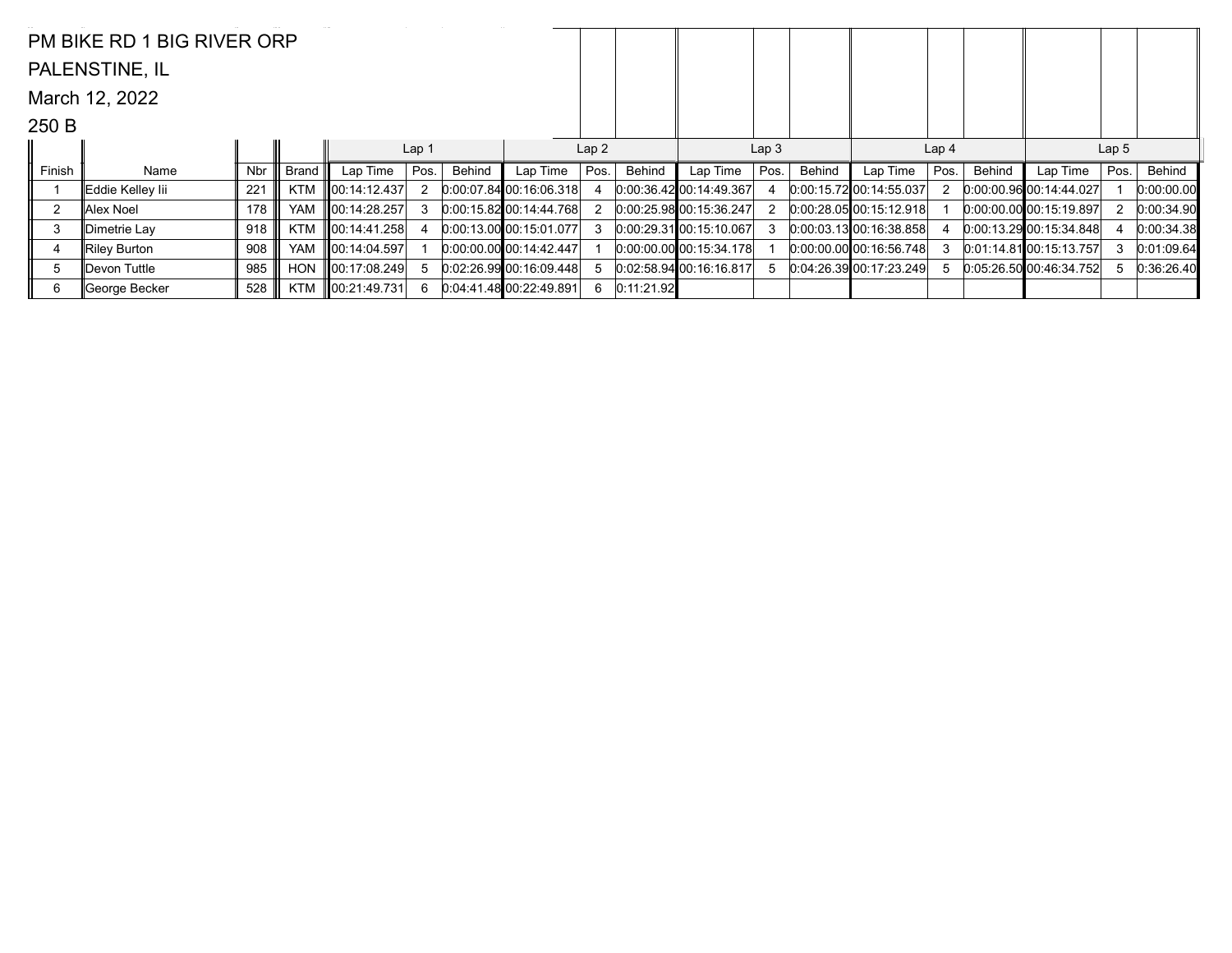|              | Lap6 |      |            | Lap 7                       |                |        | Lap <sub>8</sub>          |                |            |          | Lap <sub>9</sub> |        | Lap <sub>10</sub> |      |        |  |
|--------------|------|------|------------|-----------------------------|----------------|--------|---------------------------|----------------|------------|----------|------------------|--------|-------------------|------|--------|--|
| Lap Time     |      | Pos. | Behind     | Lap Time                    | Pos.           | Behind | Lap Time                  | Pos.           | Behind     | Lap Time | Pos.             | Behind | Lap Time          | Pos. | Behind |  |
| 00:15:47.078 |      |      |            |                             |                |        |                           |                |            |          |                  |        |                   |      |        |  |
|              |      |      |            | $[0.00.00.00]$ 00:14:49.737 |                |        | $0:00:00.00$ 00:14:48.817 |                | 0:00:00.00 |          |                  |        |                   |      |        |  |
| 00:16:45.048 |      | 2    |            | 0.01:32.8700:15:46.667      | $\overline{2}$ |        | $0.02.29.80$ 00:15:57.438 | $\overline{2}$ | 0:03:38.42 |          |                  |        |                   |      |        |  |
| 00:17:16.808 |      | 4    |            | 0.00.08.1400.15.28.587      | 3              |        | 0.01:57.70[00:17:49.809]  | 3              | 0:03:50.07 |          |                  |        |                   |      |        |  |
| 00:17:43.049 |      | 3    | 0:02:07.64 |                             |                |        |                           |                |            |          |                  |        |                   |      |        |  |
| 00:19:13.249 |      | 5    | 0:38:22.84 |                             |                |        |                           |                |            |          |                  |        |                   |      |        |  |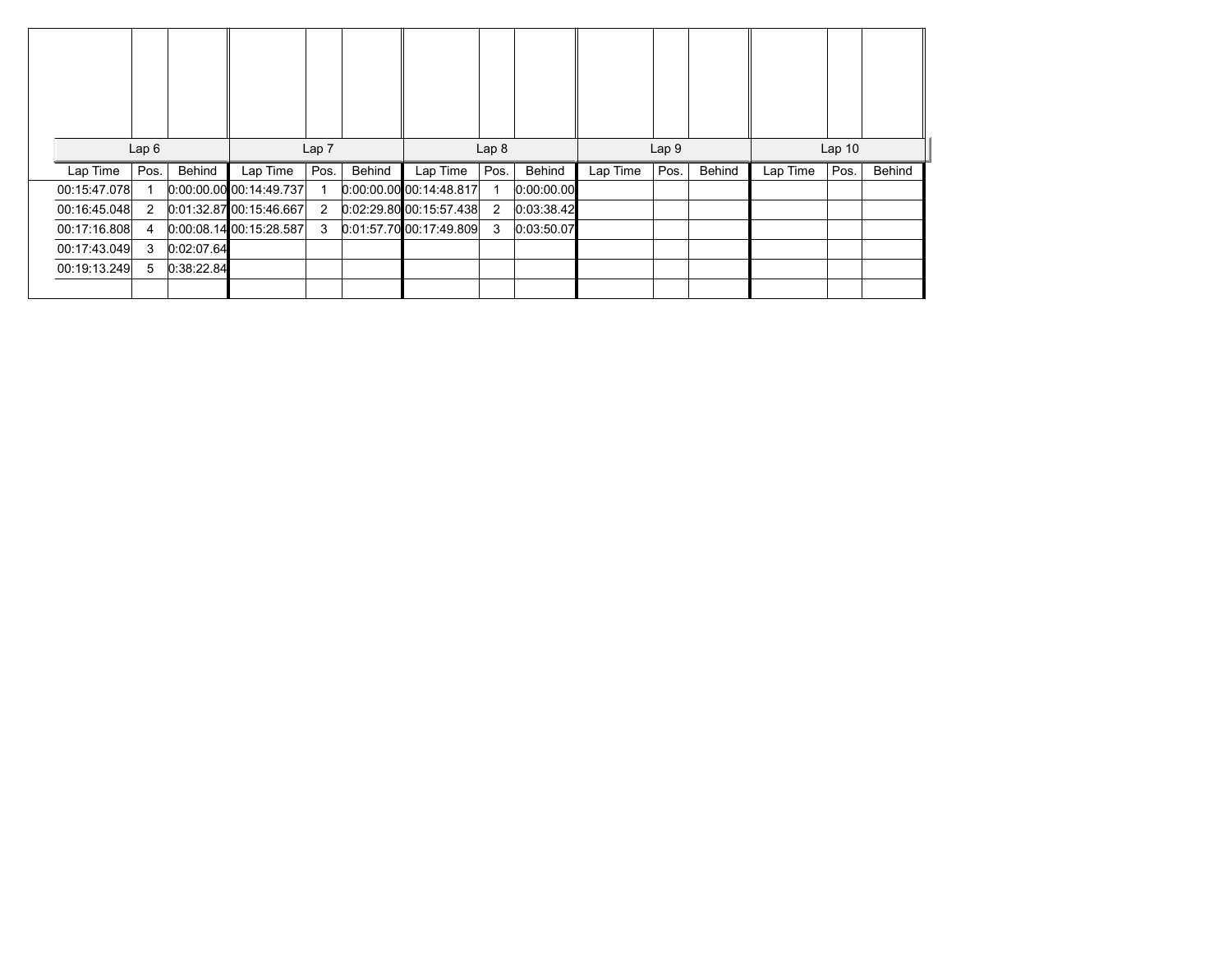|              | PM BIKE RD 1 BIG RIVER ORP |              |           |                         |                  |        |                         |      |        |                            |                  |        |                           |                  |            |          |                  |        |
|--------------|----------------------------|--------------|-----------|-------------------------|------------------|--------|-------------------------|------|--------|----------------------------|------------------|--------|---------------------------|------------------|------------|----------|------------------|--------|
|              | PALENSTINE, IL             |              |           |                         |                  |        |                         |      |        |                            |                  |        |                           |                  |            |          |                  |        |
|              | March 12, 2022             |              |           |                         |                  |        |                         |      |        |                            |                  |        |                           |                  |            |          |                  |        |
| <b>VET B</b> |                            |              |           |                         |                  |        |                         |      |        |                            |                  |        |                           |                  |            |          |                  |        |
|              |                            |              |           |                         | Lap <sub>1</sub> |        |                         | Lap2 |        |                            | Lap <sub>3</sub> |        |                           | Lap <sub>4</sub> |            |          | Lap <sub>5</sub> |        |
| Finish       | Name                       | Nbr          | Brand III | Lap Time                | Pos.             | Behind | Lap Time                | Pos. | Behind | Lap Time                   | Pos.             | Behind | Lap Time                  | Pos.             | Behind     | Lap Time | Pos.             | Behind |
|              | ∥Jay Pixley                | 00:17:18.749 |           | 0.00.00.00 00.17.26.128 |                  |        | 0.00.00.00000:16.35.708 |      |        | $0:00.00$ ,00 00:17:39.617 |                  |        | $0:00:00.00$ 00:19:08.481 |                  | 0:00:00.00 |          |                  |        |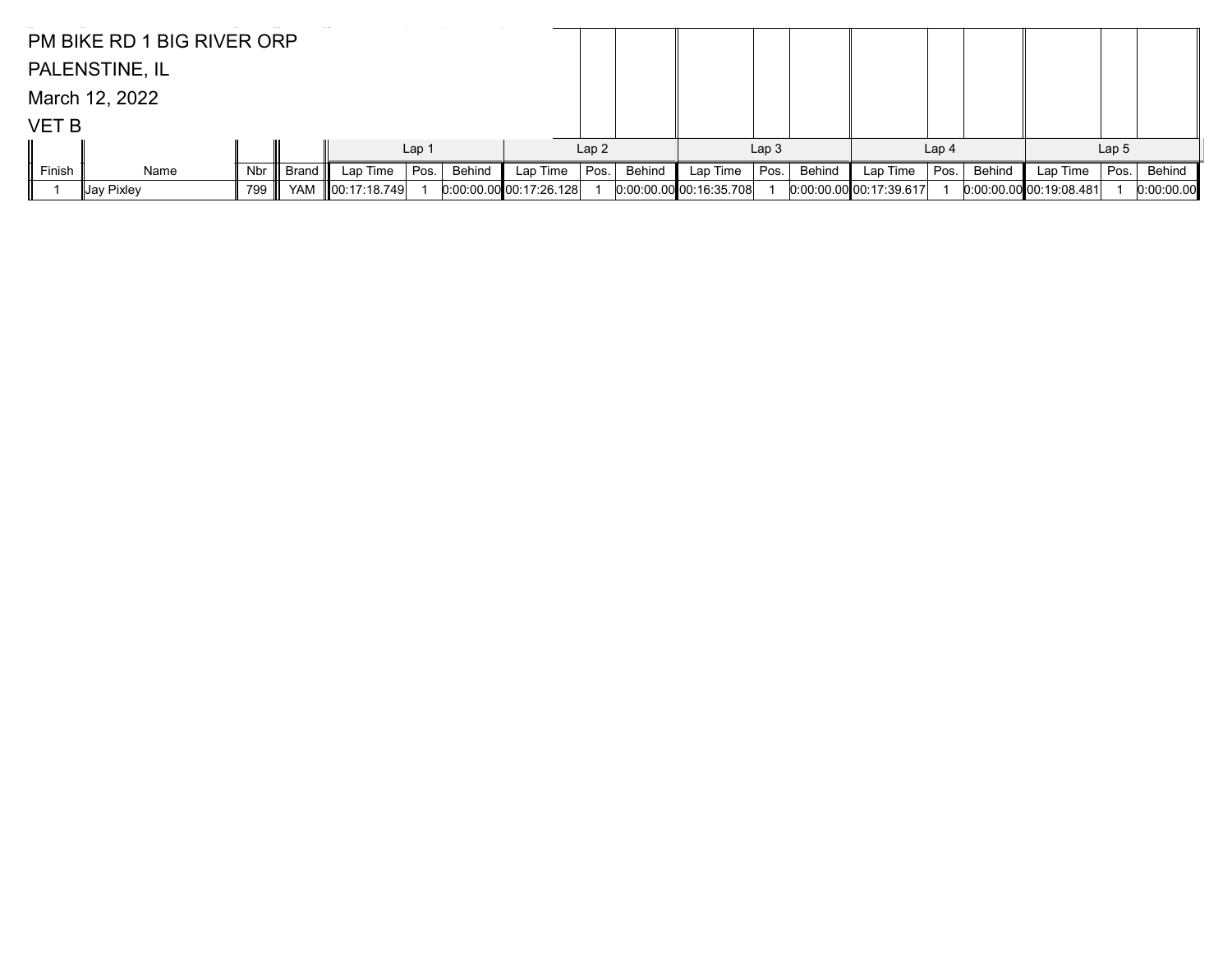|              | Lap6 |            |          | Lap 7 |        |          | Lap <sub>8</sub> |        |          | Lap 9 |        |          | Lap <sub>10</sub> |        |
|--------------|------|------------|----------|-------|--------|----------|------------------|--------|----------|-------|--------|----------|-------------------|--------|
| Lap Time     | Pos. | Behind     | Lap Time | Pos.  | Behind | Lap Time | Pos.             | Behind | Lap Time | Pos.  | Behind | Lap Time | Pos.              | Behind |
| 00:19:20.721 |      | 0:00:00.00 |          |       |        |          |                  |        |          |       |        |          |                   |        |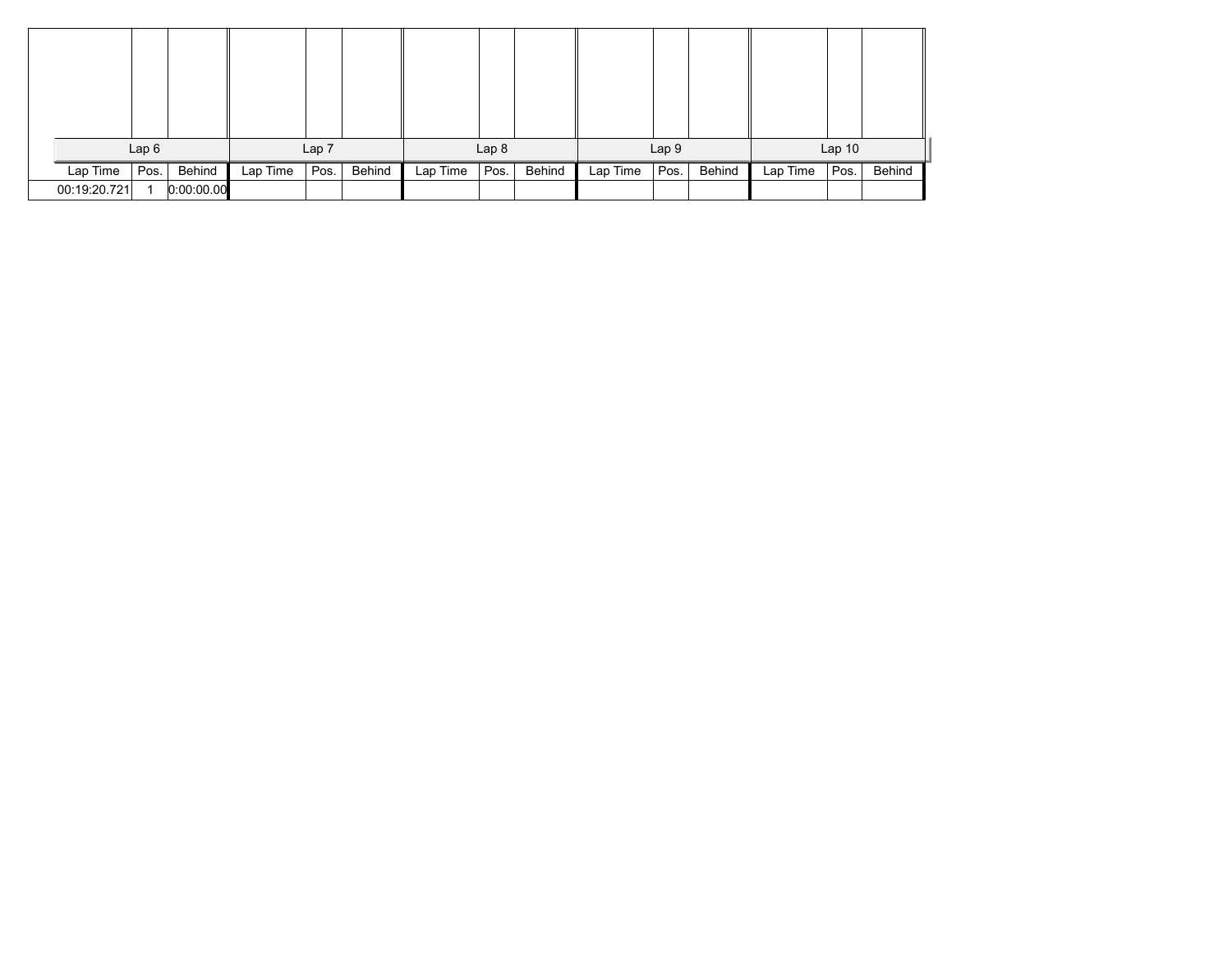|                 | PM BIKE RD 1 BIG RIVER ORP |                           |       |              |                           |        |                        |                           |        |                           |                             |        |                        |                  |               |                           |                  |            |
|-----------------|----------------------------|---------------------------|-------|--------------|---------------------------|--------|------------------------|---------------------------|--------|---------------------------|-----------------------------|--------|------------------------|------------------|---------------|---------------------------|------------------|------------|
|                 | PALENSTINE, IL             |                           |       |              |                           |        |                        |                           |        |                           |                             |        |                        |                  |               |                           |                  |            |
|                 | March 12, 2022             |                           |       |              |                           |        |                        |                           |        |                           |                             |        |                        |                  |               |                           |                  |            |
| <b>SENIOR B</b> |                            |                           |       |              |                           |        |                        |                           |        |                           |                             |        |                        |                  |               |                           |                  |            |
|                 |                            |                           |       |              | Lap <sub>1</sub>          |        |                        | Lap2                      |        |                           | Lap <sub>3</sub>            |        |                        | Lap <sub>4</sub> |               |                           | Lap <sub>5</sub> |            |
| Finish          | Name                       | Nbr                       | Brand | Lap Time     | Pos.                      | Behind | Lap Time               | Pos.                      | Behind | Lap Time                  | Pos.                        | Behind | Lap Time               | Pos.             | <b>Behind</b> | Lap Time                  | Pos.             | Behind     |
|                 | Brian Robey                | $0:00:00.00$ 00:16:16.468 |       |              | $0:00:00.00$ 00:16:40.878 |        |                        | $0.00.00.00$ 00:16:10.748 |        |                           | $[0.00.00.00]$ 00:16:19.598 |        | 0:00:00.00             |                  |               |                           |                  |            |
|                 | Derick Sanders             | 279                       | KTM   | 00:17:58.879 |                           |        | 0.02:10.5700:21:20.120 |                           |        | $0.07:14.22$ 00:18:22.260 |                             |        | 0.08:55.6000:17:49.528 |                  |               | $0:10:34.38$ 00:20:39.420 |                  | 0:14:54.20 |